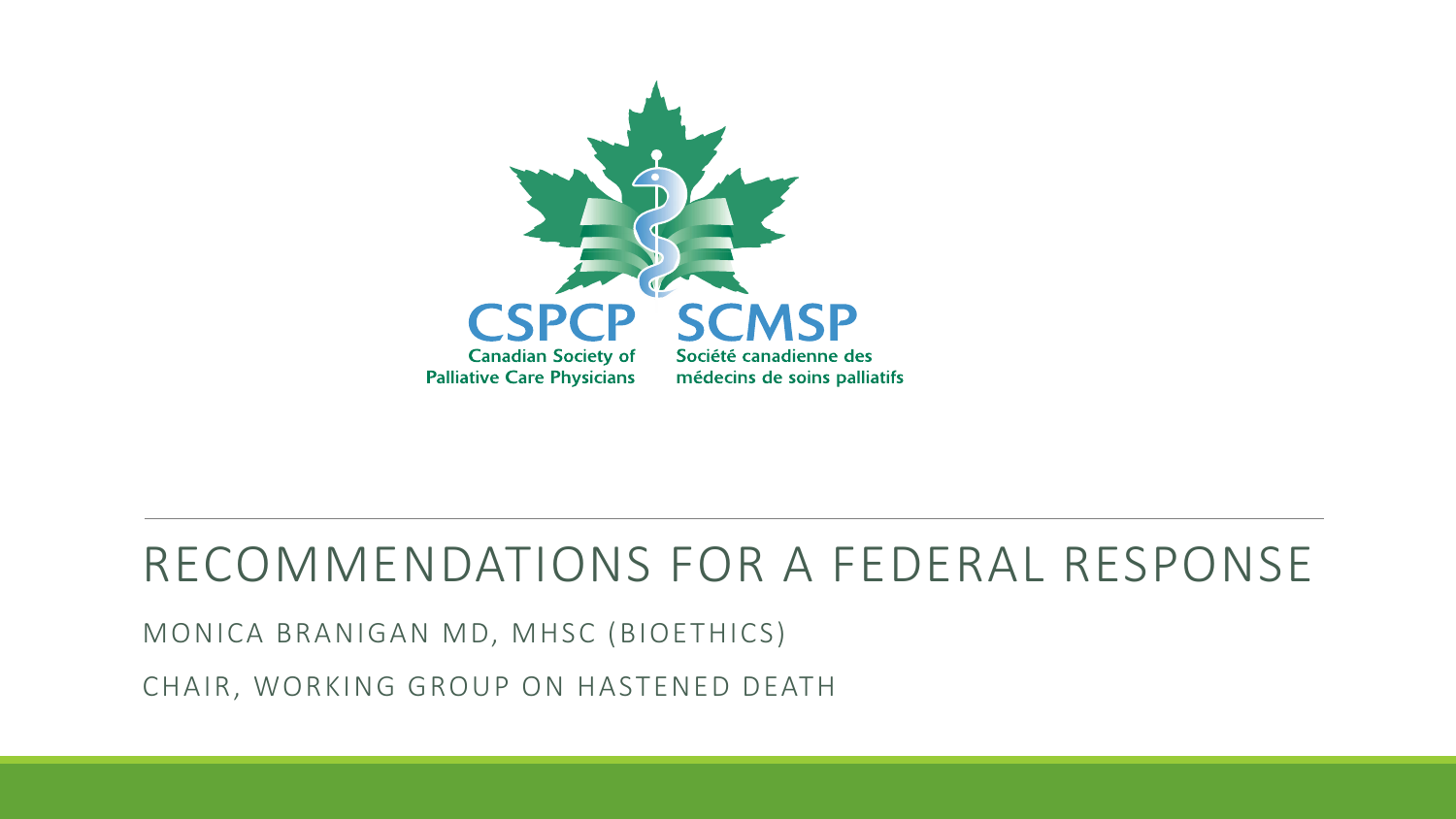# 1. National Secretariat for Palliative care

*Set clear national standards and accountabilities* 

*Gather consistent and ongoing data* 

*Set and monitor standards for the education of all health care providers* 

*Create supports for patient and family caregivers*

*Develop a national funding plan to transition care from acute care hospitals to community*

*Advise on a national public education campaign*

Right to palliative care before right to hastened death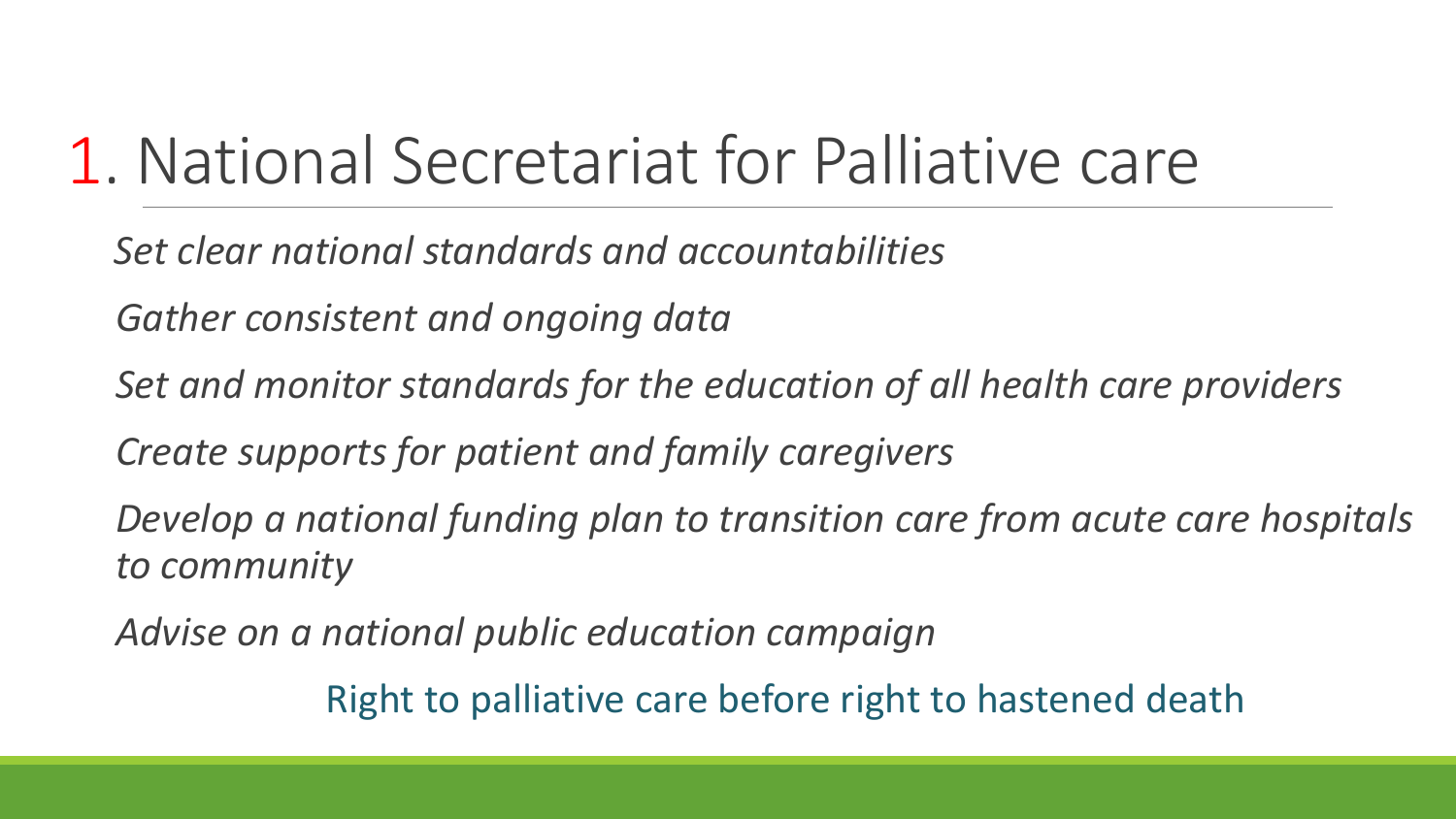# 2. Reducing risk of premature death

*Proportionate waiting periods*

*Education and support in exploring requests to hasten death*

*Access to appropriate consultations*

*Monitor and evaluate availability and quality of palliative care* 

*Graduated implementation?*

We must balance autonomy with harm reduction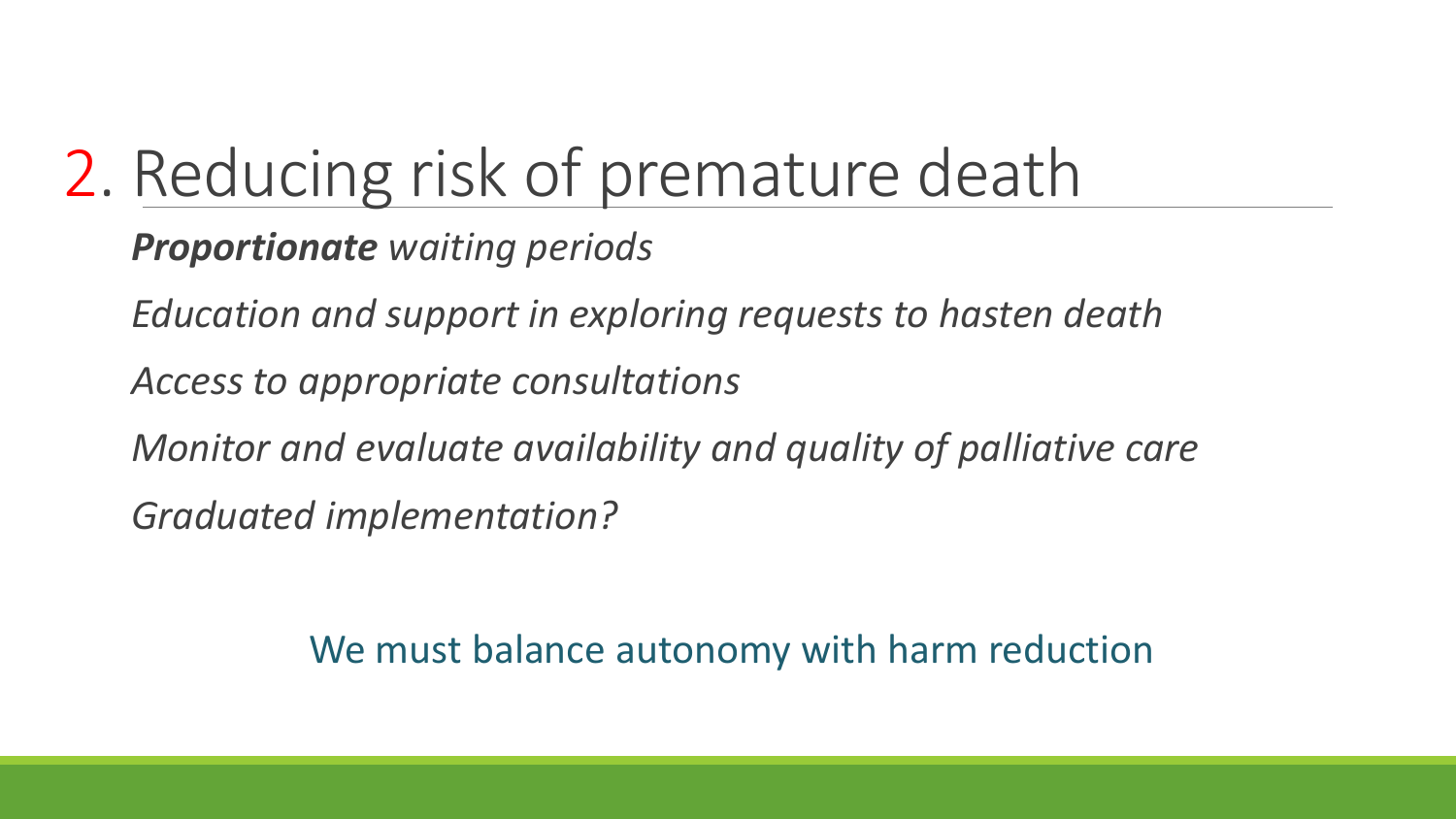## 3. National Oversight Organization Hastened Death

#### Model after transplant organizations

#### Provide

- Information
- Counselling
- Referrals
- Registry of willing and trained providers
- Assist in monitoring process for adherence etc

#### Importance:

- supports opting out institutions, professionals with conscientious objection and under resourced areas
- hastened death seen as distinct from palliative care
- National standards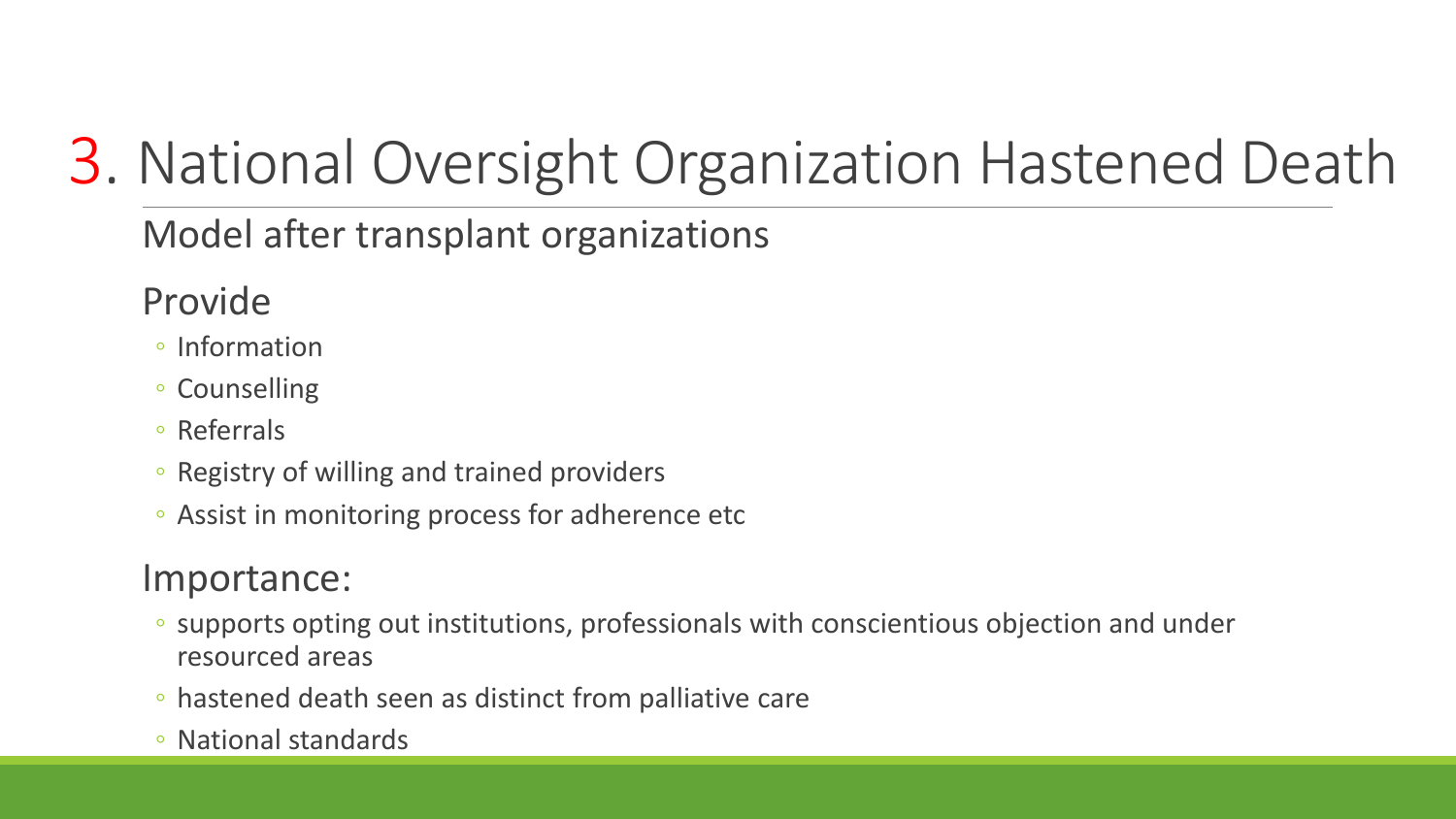### 4. Build a sustainable system

Protect *all* health care providers (HCP) in the criminal code Consider legislating protection of HCP conscience Allow flexibility in creating access- no duty for direct referral Ensure opting out institutions have an access plan Support providers of hastened death Maintain distinction between palliative and hastened death